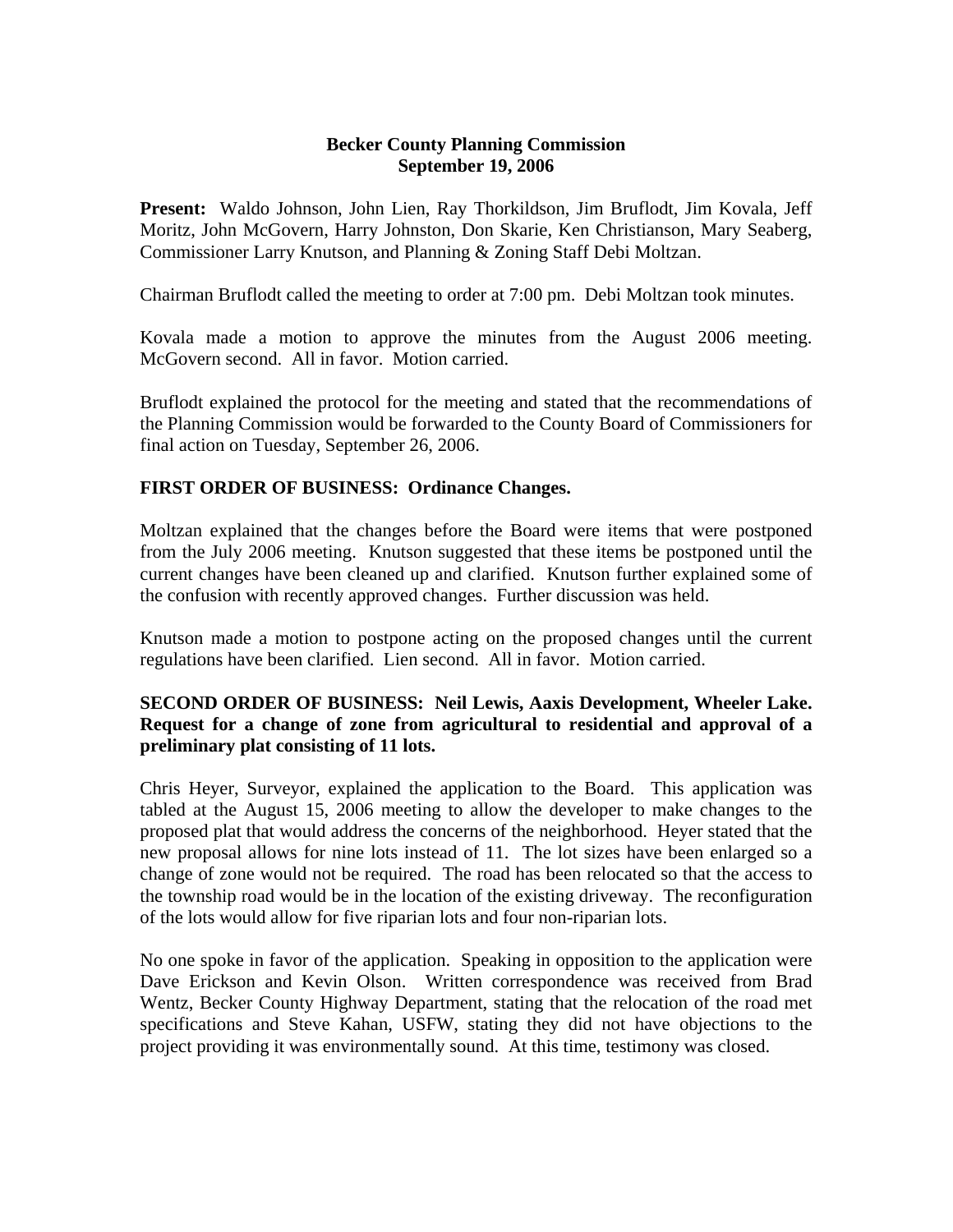Heyer explained that the road building would be monitored by MPCA and stated that the project cannot block natural flow of water. Once the project has been completed and the road turned over to the Township, the Township would monitor the water flow.

McGovern stated that he had contacted the USFW about the development and urged them to respond, stating that the more response there was, the easier it was for the Board to make a decision. Skarie questioned if the Township had been notified. Moltzan stated that a notice of the hearing was sent to each member of the Town Board. Johnston stated that this was the second meeting and if the Township had questions or concerns someone should have contacted the Zoning Office, developer or came to a meeting. Lien stated that if the Township had concerns, they should have responded. Johnston stated that the proposal meets the criteria of the Ordinance. Moritz stated that if the Township did not respond, they must have not thought that this project was that important. Knutson agreed.

Lien stated that, at the last meeting, the concerns of the people and the Board were the density and road location. The new proposal addresses both issues.

**Motion:** Lien made a motion to approve the amended proposal to allow for nine (9) lots, five (5) riparian lots and four (4) non-riparian lots based on the fact that it is compatible with the surrounding area and meets the criteria of the Zoning Ordinance. Kovala second. All in favor except Seaberg & McGovern. Majority in favor. Motion carried.

Knutson made a motion to deny the change of zone from agricultural to residential based on the fact that the change of zone is not compatible with the surrounding area. Moritz second. All in favor. Motion carried.

**THIRD ORDER OF BUSINESS: Robert Hamlin.** Request a change of zone from agricultural to residential and approval of a certificate of survey for three lots, with lot sizes being 60,500 sq ft, 41,600 sq ft, and 40,200 sq ft for the property described as: Pt Govt Lots 1 & 7; Section 1, TWP 140, Range 41; Richwood Township. PID Number 24.0001.000. The property is located on Buffalo Lake.

Hamlin and Scott Walz, Surveyor, explained the application to the Board. Hamlin stated that he owns about 78 acres of land in this area. The previous owner wanted an RV park, so Hamlin bought the property to prevent this. Hamlin has been working with the DNR to be good custodians of the land. Hamlin would now like to create three lake lots, all of which would meet size requirements.

W. Johnson questioned who owned the cul-de-sac and where these lots began. Hamlin stated that he owned the property up to the cul-de-sac. The first lot would abut the culde-sac and the other two would be serviced by an easement. There would be provisions for a future road.

No one spoke in favor of the application. Speaking with concerns about the project was Mark Koeck, with concerns about a public access and multi unit housing and wondered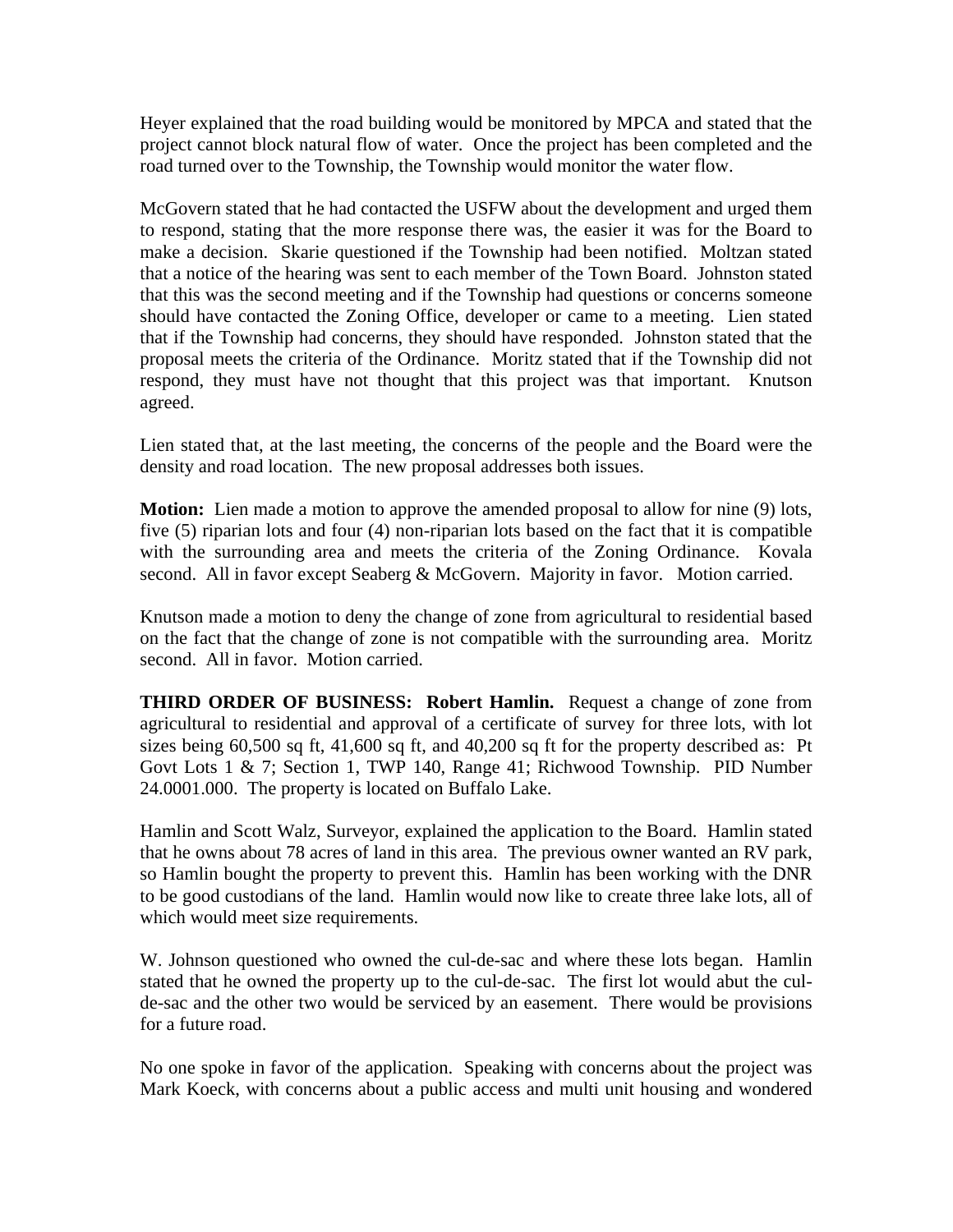why a culvert was installed on the lake without anyone knowing. There was no written correspondence either for or against the application. At this time, testimony was closed.

Knutson stated that multi unit developments cannot be done without first holding public hearings through the Planning Commission and County Board. Lien stated that he was impressed by the layout of the lots and any issues, such as road or culvert, arising would be addressed by the appropriate authority.

**Motion:** Lien made a motion to approve the change of zone from agricultural to residential and approve the certificate of survey for three tracts of land (60,500 sq ft, 41,600 sq ft, and 40,200 sq ft) based on the fact that it is compatible with the surrounding area and would not be detrimental to the surrounding area. W. Johnson second. All in favor. Motino carried.

**FOURTH ORDER OF BUSINESS: Mark Strand.** Request a change of zone from agricultural to residential and approval of a certificate of survey for two lots, with each lot being 80,200 sq ft in size, for the property described as: Pt SW ¼ SW ¼ & Pt Govt Lot 5; Section 34, TWP 138, Range 43; Cormorant Township. PID Number 06.0469.008. The property is located on Lake 610.

Strand explained the application to the Board. He would like to split the one lot into two lots. Strand's intentions are to build on one lot and sell the other lot.

McGovern questioned what would be built and where, due to the topography. Strand stated that the openness of the lot was deceiving. There is plenty of room to build a year round home.

No one spoke in favor of the application. No one spoke against the application. Written correspondence was received from Cormorant Township, stating they did not have concerns with the project.

Further discussion was held. Christianson stated, that even though not required, he would like to see contours on certificates of survey, even if the contours were 5 or 10 ft intervals.

**Motion:** Christianson made a motion to approve the change of zone from agricultural to residential and approve the certificate of survey for two lots (each lot being 80,200 sq ft) based on the fact that it is compatible with the surrounding area and would not be detrimental to the surrounding area. Lien second. All in favor. Motion carried.

**FIFTH ORDER OF BUSINESS: William Simpson.** Request a Conditional Use Permit for a home occupation consisting of an insurance agency office within the home for the property described as: Pt S  $\frac{1}{2}$  NE  $\frac{1}{4}$  & N  $\frac{1}{2}$  SE  $\frac{1}{4}$ ; Comm E Qtr Cor Sec 19; Section 19, TWP 139, Range 39; Height of Land Township. PID Number 15.0193.001.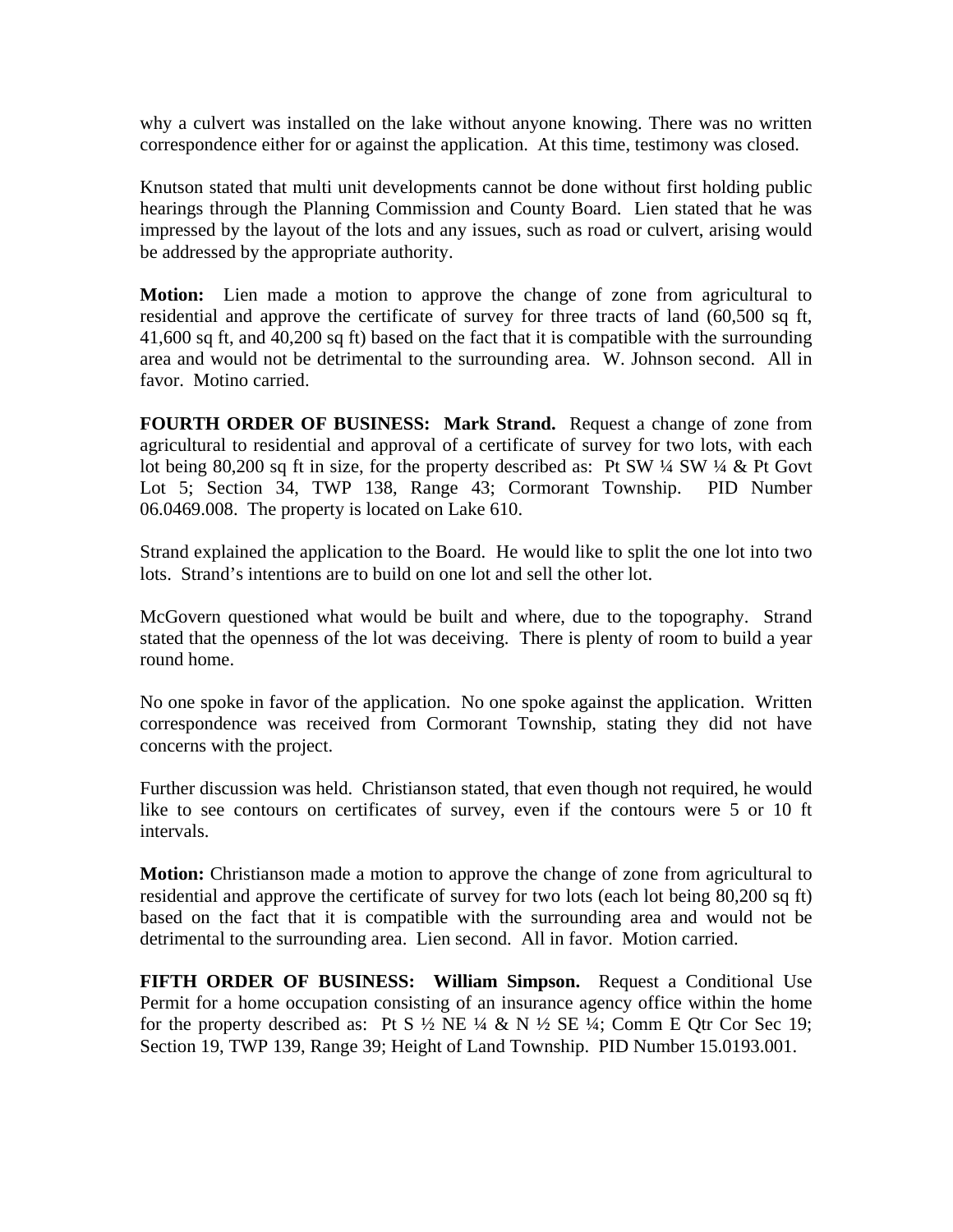Simpson explained the application to the Board. Simpson is currently operating out of the Accel Realty Building. The realty company is expanding, so he is loosing his office space. Simpson would like to relocate his business to his home on Highway 34. The insurance agency is primarily auto/home/small business. Traffic consists of 2 to 3 customers per day, with most of the work being done over the phone and Internet.

Kovala questioned if an addition would be placed onto the existing structure. Simpson stated that, at first, he thought of a separate building, then adding on, and has now decided to use room within the existing home. If there were future expansion of the structure, he would apply for the appropriate permits.

No one spoke in favor of the application. No one spoke against the application. There was no written correspondence either for or against the application. At this time testimony was closed.

Further discussion was held. Kovala stated that there may have been more discussion if an addition would have been placed on the home.

**Motion:** Kovala made a motion to approve the conditional use permit for an insurance agency office within the home based on the fact that it would not be detrimental to the surrounding area. Moritz second. All in favor. Motion carried.

**SIXTH ORDER OF BUSINESS: Craig Lindstrom.** Request a conditional use permit to allow a two story detached accessory structure for the property described as: Pt Lot 9, Beg 505.68 ft N of SE Cor Lot 9 Th NW 580.17 ft SW; Section 18, TWP 142, Range 37; Forest Township. PID Number 12.0128.000. The property is located on Bad Medicine Lake.

No one was present to explain the application to the Board. Kovala stated that this same application was before the Board last year and denied because the structure exceeded height and number of stories. Since then, the height restriction was changed to allow a 22 ft high structure and 1-½ stories. The topography of this lot would be ideal for a twostory structure built into the hill. With the screening, the structure would not be seen from the lake.

No one spoke in favor of the application. No one spoke against the application. There was no written correspondence either for or against the application. At this time, testimony was closed.

Further discussion was held regarding the topography and screening of the location.

**Motion:** Kovala made a motion to approve an accessory structure to be two full stories in height based on the fact that the structure would take advantage of the natural topography, without harming the topography, and there is adequate screening for the structure. Knutson second. All in favor. Motion carried.